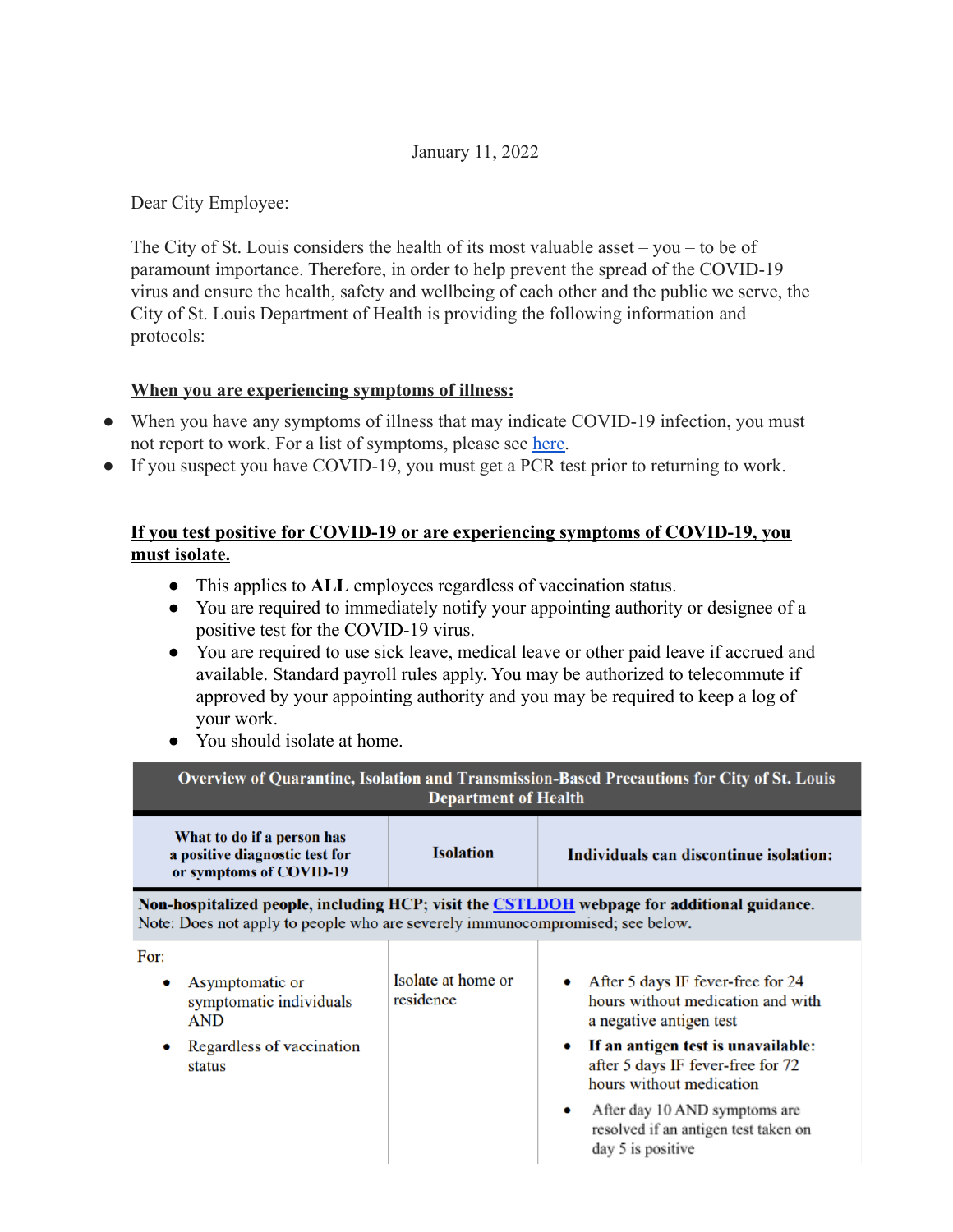## **If you have been exposed to COVID-19, you should do the following:**

- If you have been in **close contact** with a person who has been diagnosed with COVID-19, you are considered to be **exposed** to the virus. Close contact means that you were within 6 feet of an individual who is POSITIVE for COVID-19 for 15 minutes or more.
- You are required to use sick leave, medical leave or other paid leave if accrued and available. Standard payroll rules apply. You may be authorized to telecommute if approved by your appointing authority and you may be required to keep a log of your work. If you do not have symptoms, you may return to work after your five day quarantine.
- Please see table for more details.

A person who has been in close contact with someone who has a positive COVID-19 diagnostic test should quarantine:

| <b>Vaccination Status</b>                                                                                                                                                                                                                                             | <b>Quarantine for:</b>                                                                                                                                                                                                                                                                                                                                                                                                                                                                                                                                                                                                                                                                                              |
|-----------------------------------------------------------------------------------------------------------------------------------------------------------------------------------------------------------------------------------------------------------------------|---------------------------------------------------------------------------------------------------------------------------------------------------------------------------------------------------------------------------------------------------------------------------------------------------------------------------------------------------------------------------------------------------------------------------------------------------------------------------------------------------------------------------------------------------------------------------------------------------------------------------------------------------------------------------------------------------------------------|
| • Has completed the recommended<br>series of vaccine doses, including<br>boosters and additional primary<br>shots for some<br>immunocompromised individuals<br>OR<br>Has recovered from COVID-19<br>within the last 90 days (with a<br>confirmed positive viral test) | No quarantine is required, but properly wear a well-<br>$\bullet$<br>fitting mask around others for 10 days from the date of<br>exposure                                                                                                                                                                                                                                                                                                                                                                                                                                                                                                                                                                            |
| • Has completed primary series of<br>vaccine doses, but has not received<br>a recommended booster dose when<br>eligible OR<br>Unvaccinated                                                                                                                            | Asymptomatic:<br>$\bullet$<br>Stay at home for 5 days after last contact<br>Properly wear a well-fitting mask around others<br>at home and in public for an additional 5 days<br>Symptomatic:<br>Stay at home<br>Get tested at day 5<br>Testing means $(1)$ PCR test or $(2)$ antigen tests in<br>٠<br>a 24-hour period<br>For a positive test, stay home an additional<br>5 days<br>Properly wear a well-fitting mask around others<br>at home and in public for an additional 5 days<br>If a test is unavailable after 5 days: stay at home<br>$\bullet$<br>until fever-free for 72 hours without medication<br>Properly wear a well-fitting mask around others<br>at home and in public for an additional 5 days |

NOTE: Individuals who cannot wear a mask appropriately must quarantine for ten (10) days.

## **Masking**

● ALL employees must continue to properly wear a well-fitting mask covering their nose and mouth while at work.